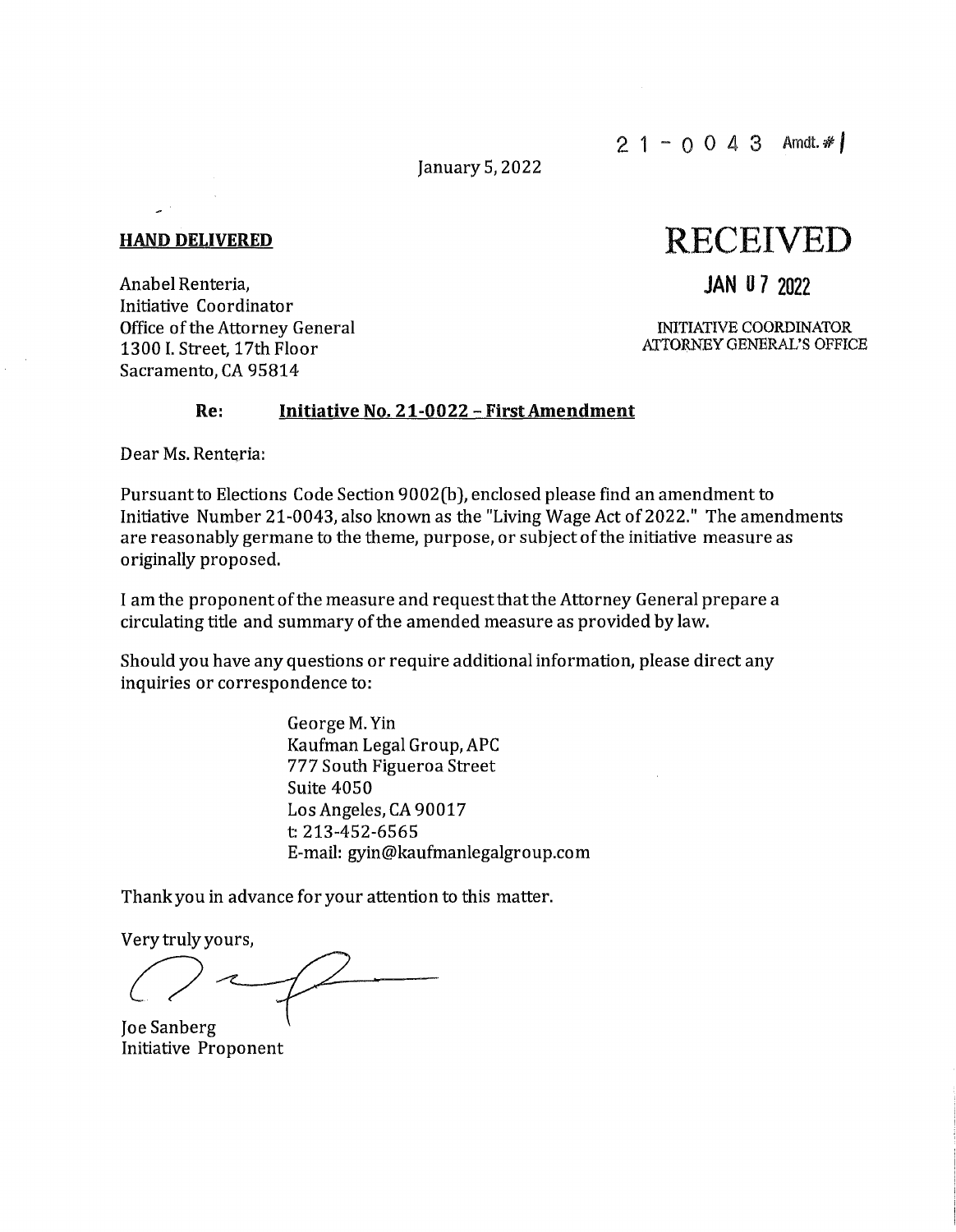### **THE LIVING WAGE ACT OF 2022**  [Amended Version]

This initiative measure is submitted to the people in accordance with the provisions of Article II, Section 8, of the California Constitution.

This initiative measure amends and adds sections to the Labor Code; therefore, existing provisions proposed to be deleted are printed in strikeout type and new provisions proposed to be added are printed in *italic* type to indicate that they are new.

SEC. 1. Name.

This act shall be known as the Living Wage Act of 2022.

SEC. 2. Findings and Purpose.

The People of California find and declare that:

(a) The purpose of The Living Wage Act of 2022 ("the Act") is to ensure that workers receive wages that will financially support them and their famihes.

(b) To achieve this purpose, The Living Wage Act of 2022 will increase the California minimum wage to \$18 per hour by 2025 and in each year thereafter the minimum wage will be adjusted to keep pace with the cost of living in California.

(c) For more than 12 years, the federal minimum wage has been stuck at \$7.25. If it had increased at the rate of productivity growth since 1960, it would be \$24 right now.

(d) Many working Californians, including essential workers, parents and seniors, have full-time jobs yet struggle to make ends meet. The minimum wage has not kept pace with the cost of living and is worth less today than it was 50 years ago.

(e) California currently has the eighth highest income inequality among all fifty U.S. states and Washington, D.C., which is forcing many working households into poverty.

(f) The most recent available data, which does not include the effects of COVID-19, shows that more than 6.3 million Californians lack enough resources to meet their basic needs. More than a third of Californians are living in or near poverty. The large majority of California's low-wage workers are adults, not teens. The average age for low-wage wdrkers is 36, compared to 40 for all workers. 46 percent of low-wage workers have children, and 40 percent are married. Californians cannot support a family on the current minimum wage of \$15 per hour, or \$31,200 per year, for people working full time.

(g) Despite being employed full-time, Californians who are paid the current minimum wage often must rely on the State's social safety net to meet their basic needs. Californians' wages are not keeping up with inflation or our state's rising cost of living. Research finds that a single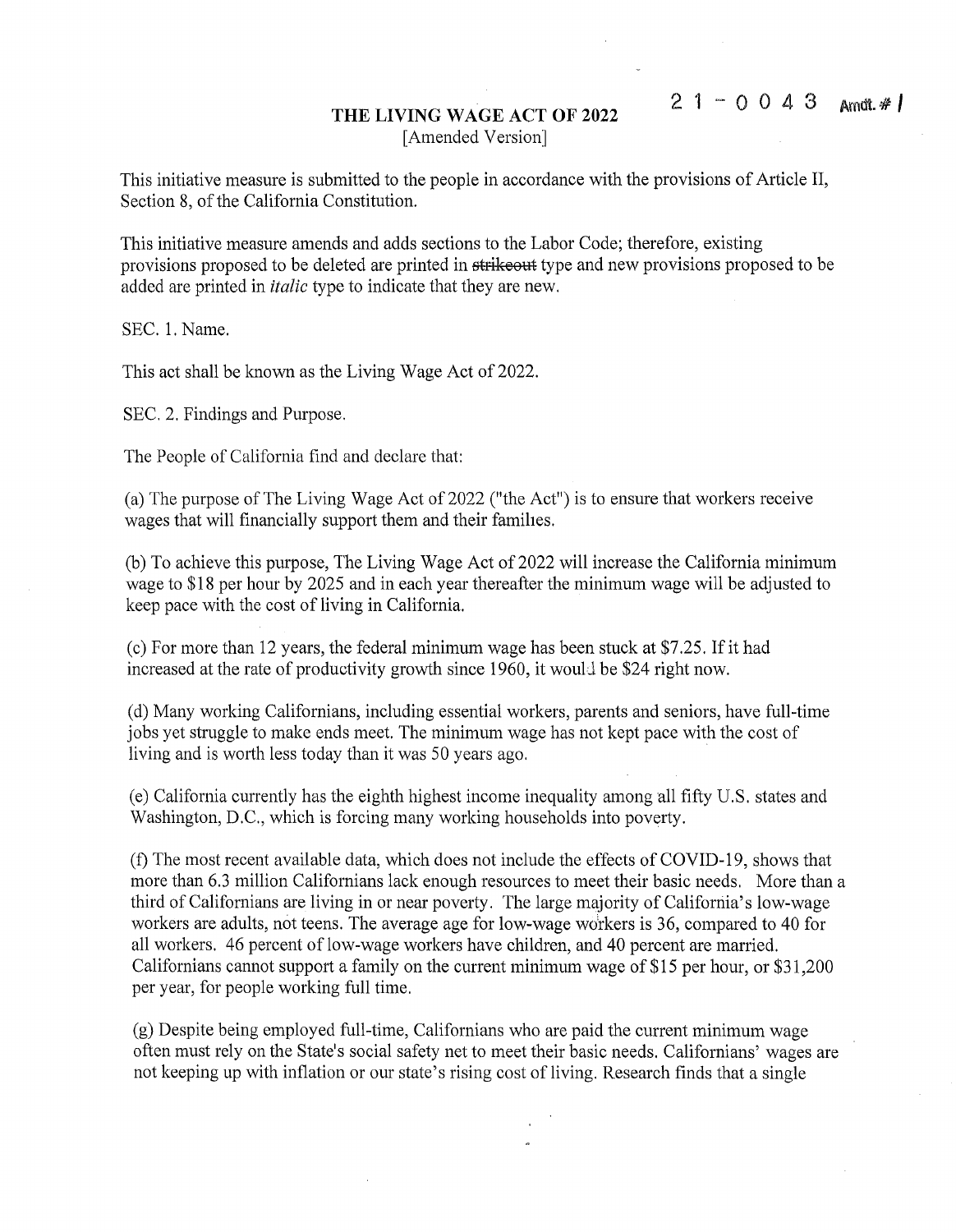parent living in California with two children would need to make \$50 per hour to get by, but our state's minimum wage is only \$15 per hour.

(h) The purchasing power of the minimum wage will continue to erode if it is not adjusted yearly to reflect increases in the cost of living.

(i) Raising the minimum wage will increase the earnings of many Medi-Cal recipients, making them eligible for federal subsidies on California's health benefit exchange, saving the State millions of dollars a year in Medi-Cal costs.

U) Californians working in a wide variety of jobs and industries are paid the minimum wage, and it is the goal of this Act to protect all such workers, regardless of whether they are employed by single, multiple, or joint employers.

(k) Income inequality, a growing population of working poor, and wage stagnation in California create strong justification for boosting income-support for working households struggling to meet basic needs.

SEC 3. Section 1182.12 of the Labor Code is amended, to read:

§ 1182.12. Minimum wage

(a) Notwithstanding any other provision of this part, on and after July 1, 2014, the minimum wage for all industries shall be not less than nine dollars (\$9) per hour, and on and after January 1, 2016, the minimum wage for all industries shall be not less than ten dollars (\$10) per hour.

(b) Notwithstanding subdivision (a), the minimum wage for all industries shall not be less than the amounts set forth in this subdivision, except when the scheduled increases in paragraphs (1) and (2) are temporarily suspended under subdivision (d).

(1) For any employer who employs 26 or more employees, the minimum wage shall be as follows:

(A) From January 1, 2017, to December 31, 2017, inclusive,—ten dollars and fifty cents  $(\$10.50)$ per hour.

 $(B)$  From January 1, 2018, to December 31, 2018, inclusive,—eleven dollars (\$11) per hour.

(C) From January 1, 2019, to December 31, 2019, inclusive,—twelve dollars (\$12) per hour.

(D) From January 1, 2020, to December 31, 2020, inclusive,—thirteen dollars (\$13) per hour.

 $(E)$  From January 1, 2021, to December 31, 2021, inclusive,—fourteen dollars (\$14) per hour.

(F) From January 1, 2022, and until adjusted by subdivision (o) *to December 31, 2022, inclusive-fifteen* dollars (\$15) per hour.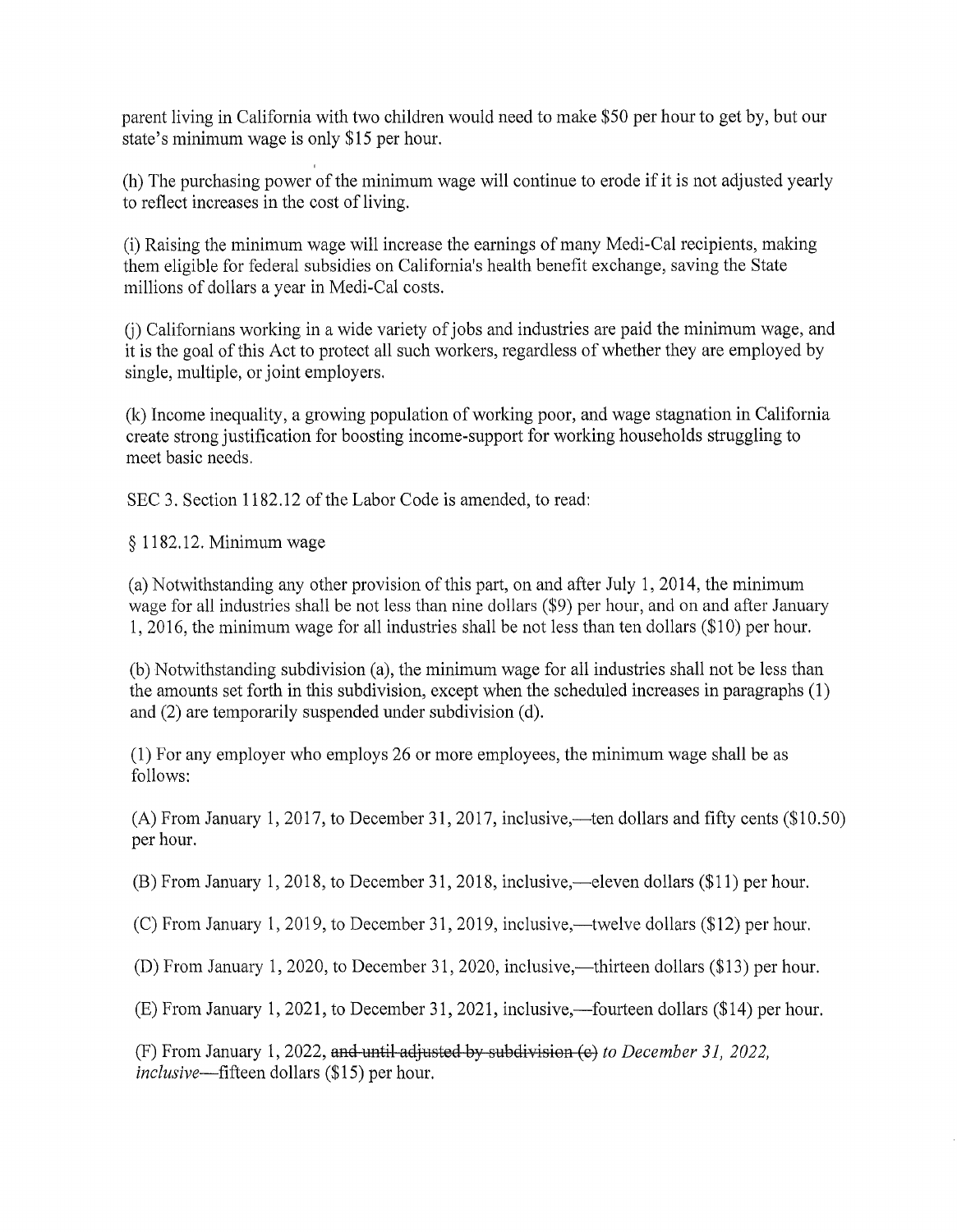*(G) From January 1, 2023 to December 31, 2023, inclusive,--sixteen dollars (\$16) per hour.* 

(H) *From January 1, 2024 to December 31, 2024, inclusive,--seventeen dollars (\$17) per hour.* 

*(I) From January 1, 2025, and until adjusted by subdivision (c)-eighteen dollars (\$18) per hour.* 

(2) For any employer who employs 25 or fewer employees, the minimum wage shall be as follows:

(A) From January 1, 2018, to December 31, 2018, inclusive,—ten dollars and fifty cents ( $$10.50$ ) per hour.

 $(B)$  From January 1, 2019, to December 31, 2019, inclusive,—eleven dollars (\$11) per hour.

(C) From January 1, 2020, to December 31, 2020, inclusive,—twelve dollars (\$12) per hour.

(D) From January 1, 2021, to December 31, 2021, inclusive,—thirteen dollars (\$13) per hour.

 $(E)$  From January 1, 2022, to December 31, 2022, inclusive,—fourteen dollars (\$14) per hour.

(F) From January 1, 2023, and until adjusted by subdivision *(c)to December 31, 2023, inclusive-fifteen* dollars (\$15) per hour.

*(G) From January 1, 2024, to December 31, 2024, inclusive,—sixteen dollars (\$16) per hour.* 

*(H) From January 1, 2025, to December 31, 2025, inclusive,—seventeen dollars (\$17) per hour.* 

*(1) From January 1, 2026, and until adjusted by subdivision (c)-eighteen dollars (\$18) per hour.* 

(3) For purposes of this subdivision, "employer" means any person who directly or indirectly, or through an agent or any other person, employs or exercises control over the wages, hours, or working conditions of any person. For purposes of this subdivision, "employer" includes the state, political subdivisions of the state, and municipalities.

(4) Employees who are treated as employed by a single qualified taxpayer under subdivision (h) of Section 23626 of the Revenue and Taxation Code, as it read on the effective date of this section, shall be considered employees of that taxpayer for purposes of this subdivision.

( c) (1) Following the implementation of the minimum wage increase specified in subparagraph  $(F)$  (I) of paragraph (2) of subdivision (b), on or before August 1 of that year, and on or before each August 1 thereafter, the Director of Finance shall calculate an adjusted minimum wage. The calculation shall increase the minimum wage by the lesser of 3 .5 percent and the rate of change in the averages of the most recent July 1 to June 30, inclusive, period over the preceding July 1 to June 30, inclusive, period for the United States Bureau of Labor Statistics nonseasonally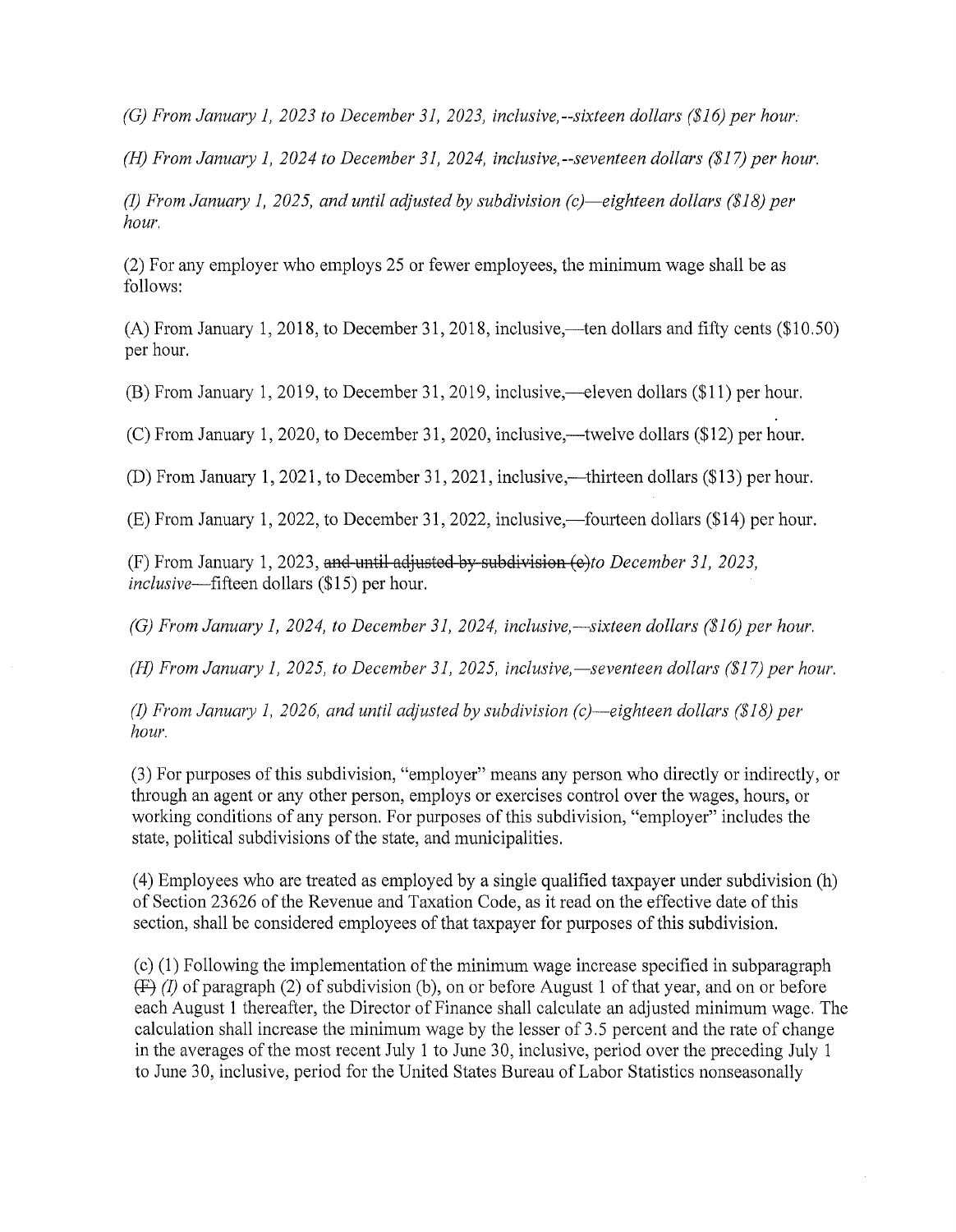adjusted United States Consumer Price Index for Urban Wage Earners and Clerical Workers (U.S. CPI-W). The result shall be rounded to the nearest ten cents (\$0.10). Each adjusted minimum wage increase calculated under this subdivision shall take effect on the following January 1.

(2) If the rate of change in the averages of the most recent July 1 to June 30, inclusive, period over the preceding July 1 to June 30, inclusive, period for the United States Bureau of Labor Statistics nonseasonally adjusted U.S. CPI-W is negative, there shall be no increase or decrease in the minimum wage pursuant to this subdivision on the following January 1.

(3) (A) Notwithstanding the implementation timing described in paragraph (1) of this subdivision, if the rate of change in the averages of the most recent July 1 to June 30, inclusive, period over the preceding July 1 to June 30, inclusive, period for the United States Bureau of Labor Statistics nonseasonally adjusted U.S. CPI-W exceeds 7 percent in the first year that the minimum wage specified in subparagraph  $(F)(I)$  of paragraph (1) of subdivision (b) is implemented, the indexing provisions described in paragraph (1) of this subdivision shall be implemented immediately, such that the indexing will be effective on the following January 1.

(B) If the rate of change in the averages of the most recent July 1 to June 30, inclusive, period over the preceding July 1 to June 30, inclusive, period for the United States Bureau of Labor Statistics nonseasonally adjusted U.S. CPI-W exceeds 7 percent in the first year that the minimum wage specified in subparagraph  $(F)(I)$  of paragraph (1) of subdivision (b) is implemented, notwithstanding any other law, for employers with 25 or fewer employees the minimum wage shall be set equal to the minimum wage for employers with 26 or more employees, effective on the following January 1, and the minimum wage increase specified in subparagraph  $(F)(I)$  of paragraph (2) of subdivision (b) shall be considered to have been implemented for purposes of this subdivision.

(d) (1) On or before July 28, 2017, and on or before every July 28 thereafter until the minimum wage is fifteen dollars (\$15)eighteen dollars (\$18) per hour pursuant to paragraph (1) of subdivision (b), to ensure that economic conditions can support a minimum wage increase, the Director of Finance shall annually make a determination and certify to the Governor and the Legislature whether each of the following conditions is met:

(A) Total nonfarm employment for California, seasonally adjusted, decreased over the threemonth period from April to June, inclusive, prior to the July 28 determination. This calculation shall compare seasonally adjusted total nonfarm employment in June to seasonally adjusted total nonfarm employment in March, as reported by the Employment Development Department.

(B) Total nonfarm employment for California, seasonally adjusted, decreased over the six-month period from January to June, inclusive, prior to the July 28 determination. This calculation shall compare seasonally adjusted total nonfarm employment in June to seasonally adjusted total nonfarm employment in December, as reported by the Employment Development Department.

(C) Retail sales and use tax cash receipts from a 3.9375-percent tax rate for the July 1 to June 30, inclusive, period ending one month prior to the July 28 determination is less than retail sales and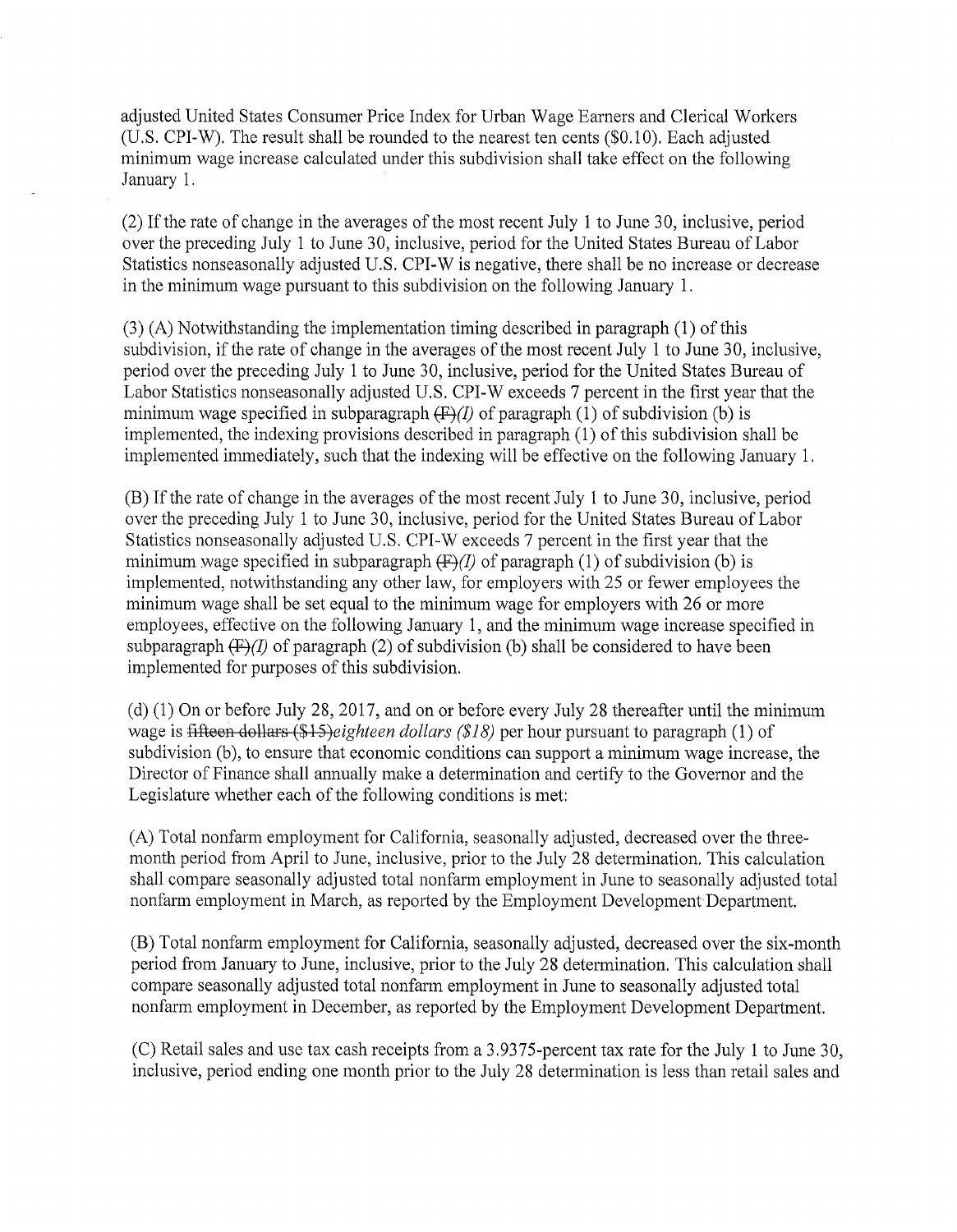use tax cash receipts from a 3.9375-percent tax rate for the July 1 to June 30, inclusive, period ending 13 months prior to the July 28 determination. The calculation for the condition specified in this subparagraph shall be made as follows:

(i) The State Board of Equalization shall publish by the 10th of each month on its Internet Web site the total retail sales (sales before adjustments) for the prior month derived from their daily retail sales and use tax reports.

(ii) The State Board of Equalization shall publish by the 10th of each month on its Internet Web site the monthly factor required to convert the prior month's retail sales and use tax total from all tax rates to a retail sales and use tax total from a 3.9375-percent tax rate.

(iii) The Department of Finance shall multiply the monthly total from clause (i) by the monthly factor from clause (ii) for each month.

(iv) The Department of Finance shall sum the monthly totals calculated in clause (iii) to calculate the 12-month July 1 to June 30, inclusive, totals needed for the comparison in this subparagraph.

(2) (A) On or before July 28, 2017, and on or before every July 28 thereafter until the minimum wage is fifteen dollars *(\$l5)eighteen dollars (\$18)* per hour pursuant to paragraph (1) of subdivision (b), to ensure that the state General Fund fiscal condition can support the next scheduled minimum wage increase, the Director of Finance shall annually make a determination and certify to the Governor and the Legislature whether the state General Fund would be in a deficit in the current fiscal year, or in either of the following two fiscal years.

(B) For purposes of this subdivision, deficit is defined as a negative balance in the Special Fund for Economic Uncertainties, as provided for in Section 16418 of the Government Code, that exceeds, in absolute value, 1 percent of total state General Fund revenue and transfers, based on the most recent Department of Finance estimates required by Section 12.5 of Article IV of the California Constitution. For purposes of this subdivision, the estimates shall include the assumption that only the minimum wage increases scheduled for the following calendar year pursuant to subdivision (b) will be implemented.

 $(3)$  (A) (i) If, for any year, the condition in either subparagraph (A) or (B) of paragraph (1) is met, and if the condition in subparagraph (C) of paragraph (1) is met, the Governor may, on or before August 1 of that year, notify the Legislature of an initial determination to temporarily suspend the minimum wage increases scheduled pursuant to subdivision (b) for the following year.

(ii) If the Director of Finance certifies under paragraph (2) that the state General Fund would be in a deficit in the current fiscal year, or in either of the following two fiscal years, the Governor may, on or before August 1 of that fiscal year, notify the Legislature of an initial determination to temporarily suspend the minimum wage increases scheduled pursuant to subdivision (b) for the following year.